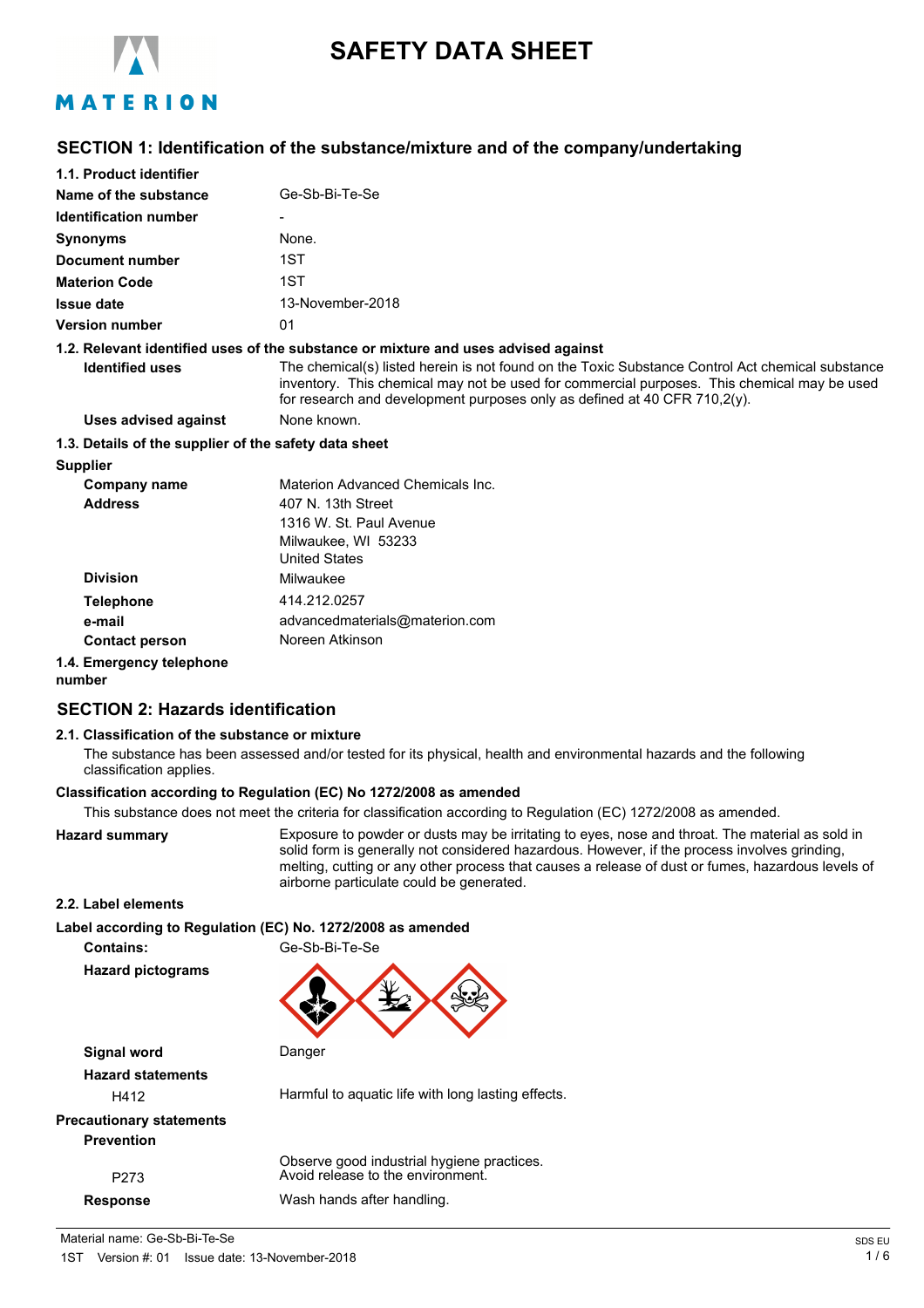| <b>Storage</b>                 | Store away from incompatible materials.                                                                                                                                                                                                                                                                                                                                                                                                                                                                                                                                   |
|--------------------------------|---------------------------------------------------------------------------------------------------------------------------------------------------------------------------------------------------------------------------------------------------------------------------------------------------------------------------------------------------------------------------------------------------------------------------------------------------------------------------------------------------------------------------------------------------------------------------|
| <b>Disposal</b>                | Dispose of waste and residues in accordance with local authority requirements.                                                                                                                                                                                                                                                                                                                                                                                                                                                                                            |
| Supplemental label information | 100 % of the mixture consists of component(s) of unknown acute oral toxicity. 100 % of the<br>mixture consists of component(s) of unknown acute dermal toxicity. 100 % of the mixture consists<br>of component(s) of unknown acute inhalation toxicity. 100 % of the mixture consists of<br>component(s) of unknown acute hazards to the aquatic environment. 100 % of the mixture<br>consists of component(s) of unknown long-term hazards to the aquatic environment.<br>For further information, please contact the Product Stewardship Department at +1.800.862.4118. |
| 2.3. Other hazards             | Not a PBT or vPvB substance or mixture.                                                                                                                                                                                                                                                                                                                                                                                                                                                                                                                                   |
|                                | <b>SECTION 3: Composition/information on ingredients</b>                                                                                                                                                                                                                                                                                                                                                                                                                                                                                                                  |
| 2.4 Cubetances                 |                                                                                                                                                                                                                                                                                                                                                                                                                                                                                                                                                                           |

# **3.1. Substances**

### **General information**

| <b>OUTER INTO THE SET OF THE UP</b> |                        |                                                   |   |              |
|-------------------------------------|------------------------|---------------------------------------------------|---|--------------|
| <b>Chemical name</b>                |                        | CAS-No. / EC No. REACH Registration No. INDEX No. |   | <b>Notes</b> |
| Ge-Sb-Bi-Te-Se                      | 100                    |                                                   | - |              |
| <b>Classification:</b>              | Aquatic Chronic 3:H412 |                                                   |   |              |

# **SECTION 4: First aid measures**

| <b>General information</b>                                                            | Ensure that medical personnel are aware of the material(s) involved, and take precautions to<br>protect themselves. |
|---------------------------------------------------------------------------------------|---------------------------------------------------------------------------------------------------------------------|
| 4.1. Description of first aid measures                                                |                                                                                                                     |
| <b>Inhalation</b>                                                                     | Move to fresh air. Call a physician if symptoms develop or persist.                                                 |
| <b>Skin contact</b>                                                                   | Wash off with soap and water. Get medical attention if irritation develops and persists.                            |
| Eye contact                                                                           | Do not rub eyes. Rinse with water. Get medical attention if irritation develops and persists.                       |
| Ingestion                                                                             | Rinse mouth. Get medical attention if symptoms occur.                                                               |
| 4.2. Most important symptoms<br>and effects, both acute and<br>delayed                | Dusts may irritate the respiratory tract, skin and eyes.                                                            |
| 4.3. Indication of any<br>immediate medical attention<br>and special treatment needed | Treat symptomatically.                                                                                              |
| <b>CECTION E: Eirofiabting moscures</b>                                               |                                                                                                                     |

### **SECTION 5: Firefighting measures**

| <b>General fire hazards</b>                                   | No unusual fire or explosion hazards noted.                                                   |
|---------------------------------------------------------------|-----------------------------------------------------------------------------------------------|
| 5.1. Extinguishing media<br>Suitable extinguishing<br>media   | Water fog. Foam. Dry chemical powder. Carbon dioxide (CO2).                                   |
| Unsuitable extinguishing<br>media                             | Do not use water jet as an extinguisher, as this will spread the fire.                        |
| 5.2. Special hazards arising<br>from the substance or mixture | During fire, gases hazardous to health may be formed.                                         |
| 5.3. Advice for firefighters                                  |                                                                                               |
| <b>Special protective</b><br>equipment for firefighters       | Self-contained breathing apparatus and full protective clothing must be worn in case of fire. |
| <b>Special firefighting</b><br>procedures                     | Move containers from fire area if you can do so without risk.                                 |
| <b>Specific methods</b>                                       | Use standard firefighting procedures and consider the hazards of other involved materials.    |

# **SECTION 6: Accidental release measures**

### **6.1. Personal precautions, protective equipment and emergency procedures**

| For non-emergency<br>personnel                               | Keep unnecessary personnel away. Wear appropriate protective equipment and clothing during<br>clean-up. For personal protection, see section 8 of the SDS.           |
|--------------------------------------------------------------|----------------------------------------------------------------------------------------------------------------------------------------------------------------------|
| For emergency responders                                     | Keep unnecessary personnel away. Use personal protection recommended in Section 8 of the<br>SDS.                                                                     |
| 6.2. Environmental precautions                               | Avoid discharge into drains, water courses or onto the ground.                                                                                                       |
| 6.3. Methods and material for<br>containment and cleaning up | Avoid the generation of dusts during clean-up. Collect dust using a vacuum cleaner equipped with<br>HEPA filter. Stop the flow of material, if this is without risk. |
|                                                              | Large Spills: Wet down with water and dike for later disposal. Shovel the material into waste<br>container. Following product recovery, flush area with water.       |
|                                                              | Small Spills: Sweep up or vacuum up spillage and collect in suitable container for disposal.                                                                         |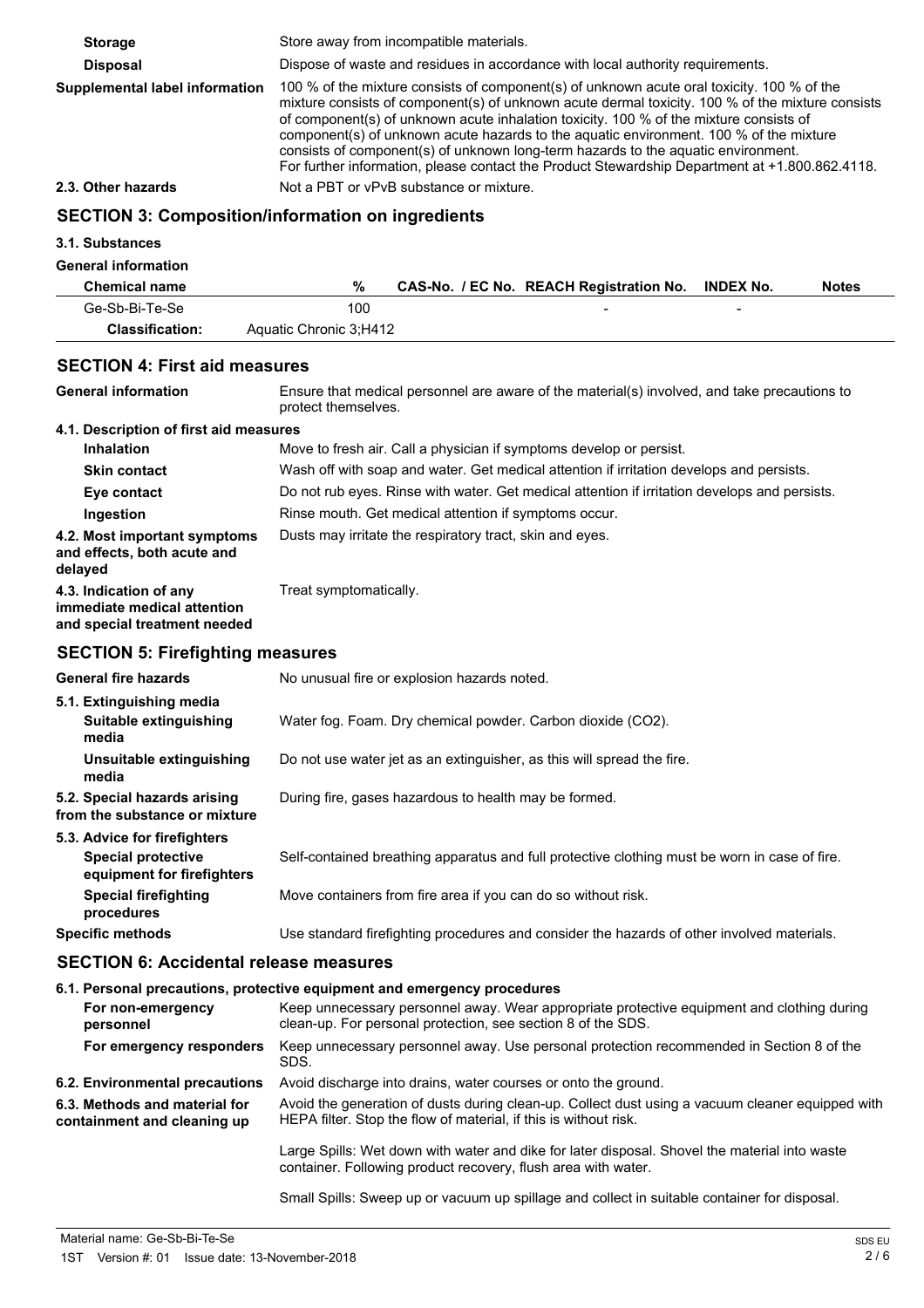| 6.4. Reference to other | For personal protection, see section 8 of the SDS. For waste disposal, see section 13 of the SDS. |  |  |
|-------------------------|---------------------------------------------------------------------------------------------------|--|--|
| sections                |                                                                                                   |  |  |

# **SECTION 7: Handling and storage**

| 7.1. Precautions for safe<br>handling                                   | Minimise dust generation and accumulation. Provide appropriate exhaust ventilation at places<br>where dust is formed. Practice good housekeeping.    |
|-------------------------------------------------------------------------|------------------------------------------------------------------------------------------------------------------------------------------------------|
| 7.2. Conditions for safe<br>storage, including any<br>incompatibilities | Store in original tightly closed container. Store in a well-ventilated place. Store away from<br>incompatible materials (see Section 10 of the SDS). |
| 7.3. Specific end use(s)                                                | Not available.                                                                                                                                       |

# **SECTION 8: Exposure controls/personal protection**

| 8.1. Control parameters                              |                                                                                                                                                                                                                             |
|------------------------------------------------------|-----------------------------------------------------------------------------------------------------------------------------------------------------------------------------------------------------------------------------|
| <b>Occupational exposure limits</b>                  | No exposure limits noted for ingredient(s).                                                                                                                                                                                 |
| <b>Biological limit values</b>                       | No biological exposure limits noted for the ingredient(s).                                                                                                                                                                  |
| <b>Recommended monitoring</b><br>procedures          | Follow standard monitoring procedures.                                                                                                                                                                                      |
| Derived no effect levels<br>(DNELs)                  | Not available.                                                                                                                                                                                                              |
| <b>Predicted no effect</b><br>concentrations (PNECs) | Not available.                                                                                                                                                                                                              |
| 8.2. Exposure controls                               |                                                                                                                                                                                                                             |
| Appropriate engineering<br>controls                  | If material is ground, cut, or used in any operation which may generate dusts, use appropriate local<br>exhaust ventilation to keep exposures below the recommended exposure limits.                                        |
|                                                      | Individual protection measures, such as personal protective equipment                                                                                                                                                       |
| <b>General information</b>                           | Personal protection equipment should be chosen according to the CEN standards and in<br>discussion with the supplier of the personal protective equipment.                                                                  |
| Eye/face protection                                  | Wear safety glasses with side shields (or goggles).                                                                                                                                                                         |
| <b>Skin protection</b>                               |                                                                                                                                                                                                                             |
| - Hand protection                                    | Wear appropriate chemical resistant gloves.                                                                                                                                                                                 |
| - Other                                              | Wear suitable protective clothing.                                                                                                                                                                                          |
| <b>Respiratory protection</b>                        | Wear respirator with dust filter.                                                                                                                                                                                           |
| <b>Thermal hazards</b>                               | Wear appropriate thermal protective clothing, when necessary.                                                                                                                                                               |
| <b>Hygiene measures</b>                              | Always observe good personal hygiene measures, such as washing after handling the material<br>and before eating, drinking, and/or smoking. Routinely wash work clothing and protective<br>equipment to remove contaminants. |
| <b>Environmental exposure</b><br>controls            | Environmental manager must be informed of all major releases.                                                                                                                                                               |

# **SECTION 9: Physical and chemical properties**

### **9.1. Information on basic physical and chemical properties**

| <b>Appearance</b>                            |                |
|----------------------------------------------|----------------|
| <b>Physical state</b>                        | Solid.         |
| Form                                         | Powder.        |
| Colour                                       | Not available. |
| Odour                                        | Not available. |
| Odour threshold                              | Not available. |
| рH                                           | Not available. |
| Melting point/freezing point                 | Not available. |
| Initial boiling point and boiling<br>range   | Not available. |
| <b>Flash point</b>                           | Not available. |
| <b>Evaporation rate</b>                      | Not available. |
| Flammability (solid, gas)                    | Not available. |
| Upper/lower flammability or explosive limits |                |
| <b>Flammability limit - lower</b><br>(%)     | Not available. |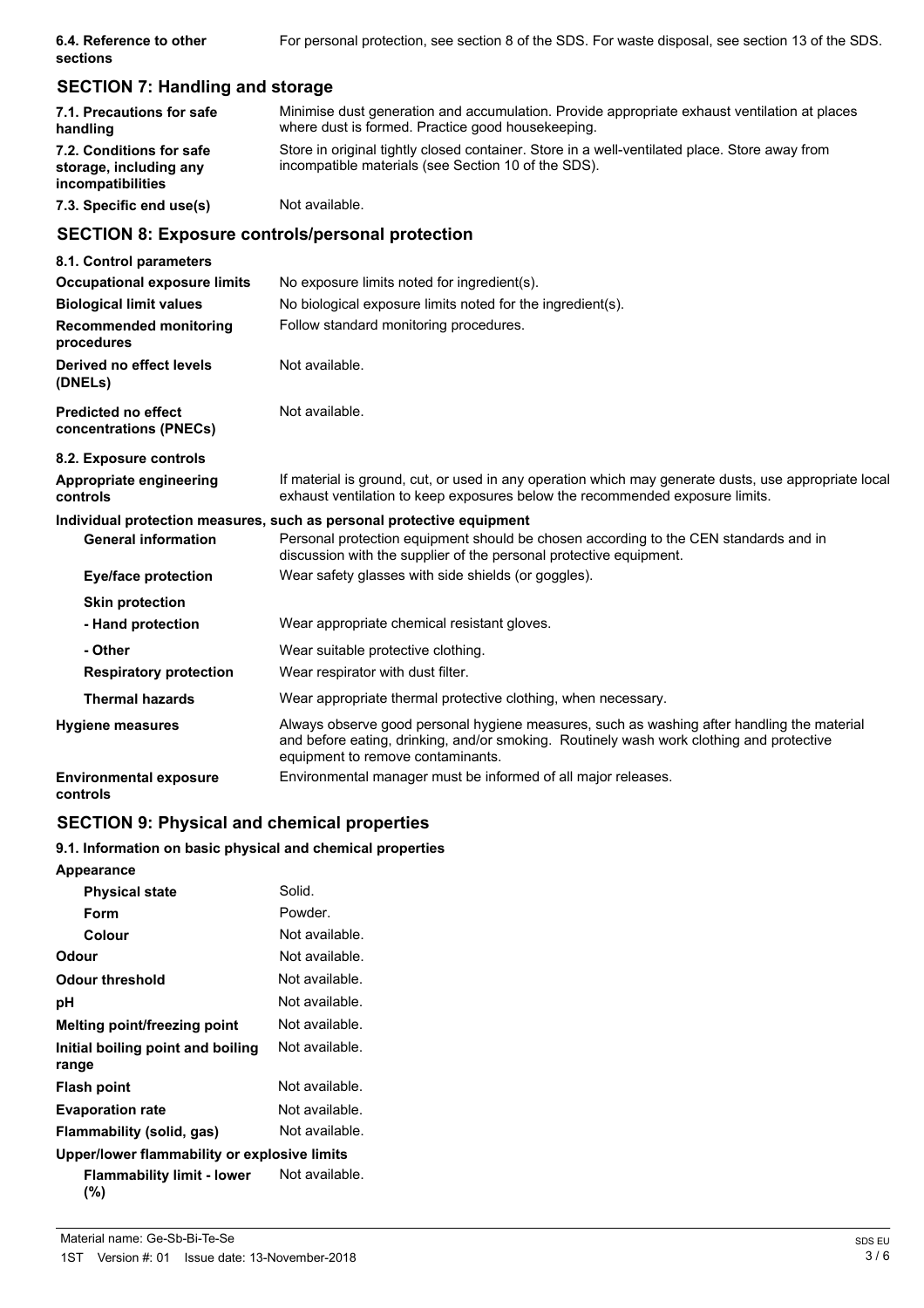| <b>Flammability limit - upper</b><br>$(\%)$       | Not available.                                |
|---------------------------------------------------|-----------------------------------------------|
| Vapour pressure                                   | Not available.                                |
| Vapour density                                    | Not available.                                |
| <b>Relative density</b>                           | Not available.                                |
| Solubility(ies)                                   |                                               |
| Solubility (water)                                | Not available.                                |
| <b>Partition coefficient</b><br>(n-octanol/water) | Not available.                                |
| <b>Auto-ignition temperature</b>                  | Not available.                                |
| Decomposition temperature                         | Not available.                                |
| <b>Viscosity</b>                                  | Not available.                                |
| <b>Explosive properties</b>                       | Not explosive.                                |
| <b>Oxidising properties</b>                       | Not oxidising.                                |
| 9.2. Other information                            | No relevant additional information available. |

# **SECTION 10: Stability and reactivity**

| 10.1. Reactivity                            | The product is stable and non-reactive under normal conditions of use, storage and transport. |
|---------------------------------------------|-----------------------------------------------------------------------------------------------|
| 10.2. Chemical stability                    | Material is stable under normal conditions.                                                   |
| 10.3. Possibility of hazardous<br>reactions | No dangerous reaction known under conditions of normal use.                                   |
| 10.4. Conditions to avoid                   | Contact with incompatible materials.                                                          |
| 10.5. Incompatible materials                | Strong oxidising agents.                                                                      |
| 10.6. Hazardous<br>decomposition products   | No hazardous decomposition products are known.                                                |

# **SECTION 11: Toxicological information**

**General information** Occupational exposure to the substance or mixture may cause adverse effects.

| Information on likely routes of exposure              |                                                                                                                        |  |
|-------------------------------------------------------|------------------------------------------------------------------------------------------------------------------------|--|
| <b>Inhalation</b>                                     | Dust may irritate respiratory system.                                                                                  |  |
| <b>Skin contact</b>                                   | Dust or powder may irritate the skin.                                                                                  |  |
| Eye contact                                           | Dust may irritate the eyes.                                                                                            |  |
| Ingestion                                             | May cause discomfort if swallowed. However, ingestion is not likely to be a primary route of<br>occupational exposure. |  |
| <b>Symptoms</b>                                       | Dusts may irritate the respiratory tract, skin and eyes.                                                               |  |
| 11.1. Information on toxicological effects            |                                                                                                                        |  |
| <b>Acute toxicity</b>                                 | Not known.                                                                                                             |  |
| <b>Skin corrosion/irritation</b>                      | Due to partial or complete lack of data the classification is not possible.                                            |  |
| Serious eye damage/eye<br>irritation                  | Due to partial or complete lack of data the classification is not possible.                                            |  |
| <b>Respiratory sensitisation</b>                      | Due to partial or complete lack of data the classification is not possible.                                            |  |
| <b>Skin sensitisation</b>                             | Due to partial or complete lack of data the classification is not possible.                                            |  |
| Germ cell mutagenicity                                | Due to partial or complete lack of data the classification is not possible.                                            |  |
| Carcinogenicity                                       | Due to partial or complete lack of data the classification is not possible.                                            |  |
| (as amended)                                          | Hungary. 26/2000 EüM Ordinance on protection against and preventing risk relating to exposure to carcinogens at work   |  |
| Not listed.                                           |                                                                                                                        |  |
| <b>Reproductive toxicity</b>                          | Due to partial or complete lack of data the classification is not possible.                                            |  |
| Specific target organ toxicity -<br>single exposure   | Due to partial or complete lack of data the classification is not possible.                                            |  |
| Specific target organ toxicity -<br>repeated exposure | Due to partial or complete lack of data the classification is not possible.                                            |  |
| <b>Aspiration hazard</b>                              | Due to partial or complete lack of data the classification is not possible.                                            |  |
| Mixture versus substance<br>information               | No information available.                                                                                              |  |
| <b>Other information</b>                              | Not available.                                                                                                         |  |

Material name: Ge-Sb-Bi-Te-Se SDS EU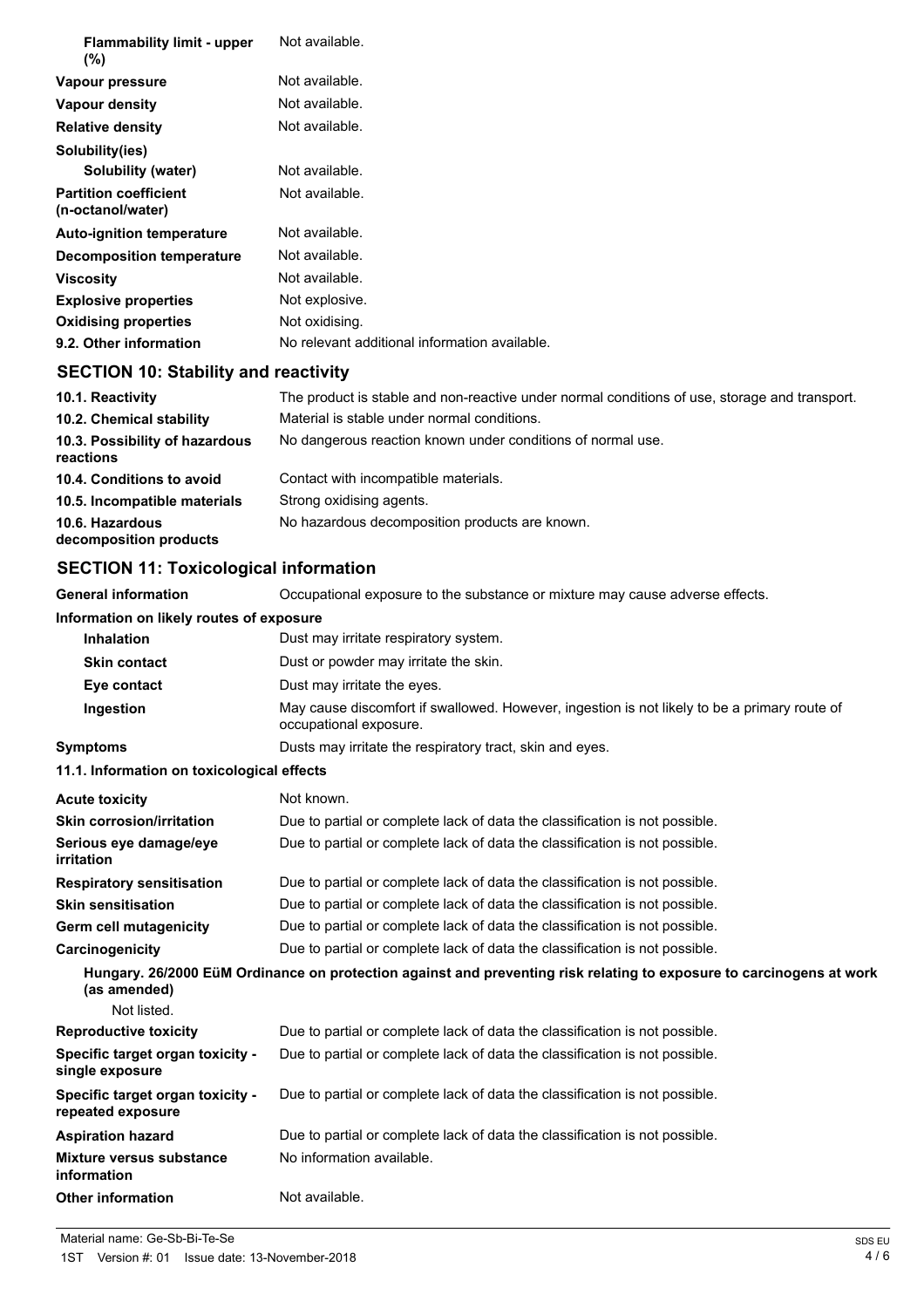### **SECTION 12: Ecological information**

| 12.1. Toxicity                                            | Due to partial or complete lack of data the classification for hazardous to the aguatic environment,<br>is not possible.                                                                   |
|-----------------------------------------------------------|--------------------------------------------------------------------------------------------------------------------------------------------------------------------------------------------|
| 12.2. Persistence and<br>degradability                    | No data is available on the degradability of this product.                                                                                                                                 |
| 12.3. Bioaccumulative potential                           | No data available.                                                                                                                                                                         |
| <b>Partition coefficient</b><br>n-octanol/water (log Kow) | Not available.                                                                                                                                                                             |
| <b>Bioconcentration factor (BCF)</b>                      | Not available.                                                                                                                                                                             |
| 12.4. Mobility in soil                                    | No data available.                                                                                                                                                                         |
| 12.5. Results of PBT<br>and vPvB<br>assessment            | Not a PBT or vPvB substance or mixture.                                                                                                                                                    |
| 12.6. Other adverse effects                               | No other adverse environmental effects (e.g. ozone depletion, photochemical ozone creation<br>potential, endocrine disruption, global warming potential) are expected from this component. |

## **SECTION 13: Disposal considerations**

| 13.1. Waste treatment methods |                                                                                                                                                                                                                        |
|-------------------------------|------------------------------------------------------------------------------------------------------------------------------------------------------------------------------------------------------------------------|
| <b>Residual waste</b>         | Dispose of in accordance with local regulations. Empty containers or liners may retain some<br>product residues. This material and its container must be disposed of in a safe manner (see:<br>Disposal instructions). |
| Contaminated packaging        | Since emptied containers may retain product residue, follow label warnings even after container is<br>emptied. Empty containers should be taken to an approved waste handling site for recycling or<br>disposal.       |
| EU waste code                 | The Waste code should be assigned in discussion between the user, the producer and the waste<br>disposal company.                                                                                                      |
| Disposal methods/information  | Collect and reclaim or dispose in sealed containers at licensed waste disposal site.                                                                                                                                   |
| <b>Special precautions</b>    | Dispose in accordance with all applicable regulations.                                                                                                                                                                 |

# **SECTION 14: Transport information**

### **ADR**

14.1. - 14.6.: Not regulated as dangerous goods.

### **RID**

14.1. - 14.6.: Not regulated as dangerous goods.

### **ADN**

14.1. - 14.6.: Not regulated as dangerous goods.

# **IATA**

14.1. - 14.6.: Not regulated as dangerous goods.

### **IMDG**

14.1. - 14.6.: Not regulated as dangerous goods.

# **SECTION 15: Regulatory information**

**15.1. Safety, health and environmental regulations/legislation specific for the substance or mixture**

# **EU regulations**

**Regulation (EC) No. 1005/2009 on substances that deplete the ozone layer, Annex I and II, as amended** Not listed.

**Regulation (EC) No. 850/2004 On persistent organic pollutants, Annex I as amended** Not listed.

**Regulation (EU) No. 649/2012 concerning the export and import of dangerous chemicals, Annex I, Part 1 as amended** Not listed.

**Regulation (EU) No. 649/2012 concerning the export and import of dangerous chemicals, Annex I, Part 2 as amended** Not listed.

- **Regulation (EU) No. 649/2012 concerning the export and import of dangerous chemicals, Annex I, Part 3 as amended** Not listed.
- **Regulation (EU) No. 649/2012 concerning the export and import of dangerous chemicals, Annex V as amended** Not listed.

## **Regulation (EC) No. 166/2006 Annex II Pollutant Release and Transfer Registry, as amended** Not listed.

**Regulation (EC) No. 1907/2006, REACH Article 59(10) Candidate List as currently published by ECHA** Not listed.